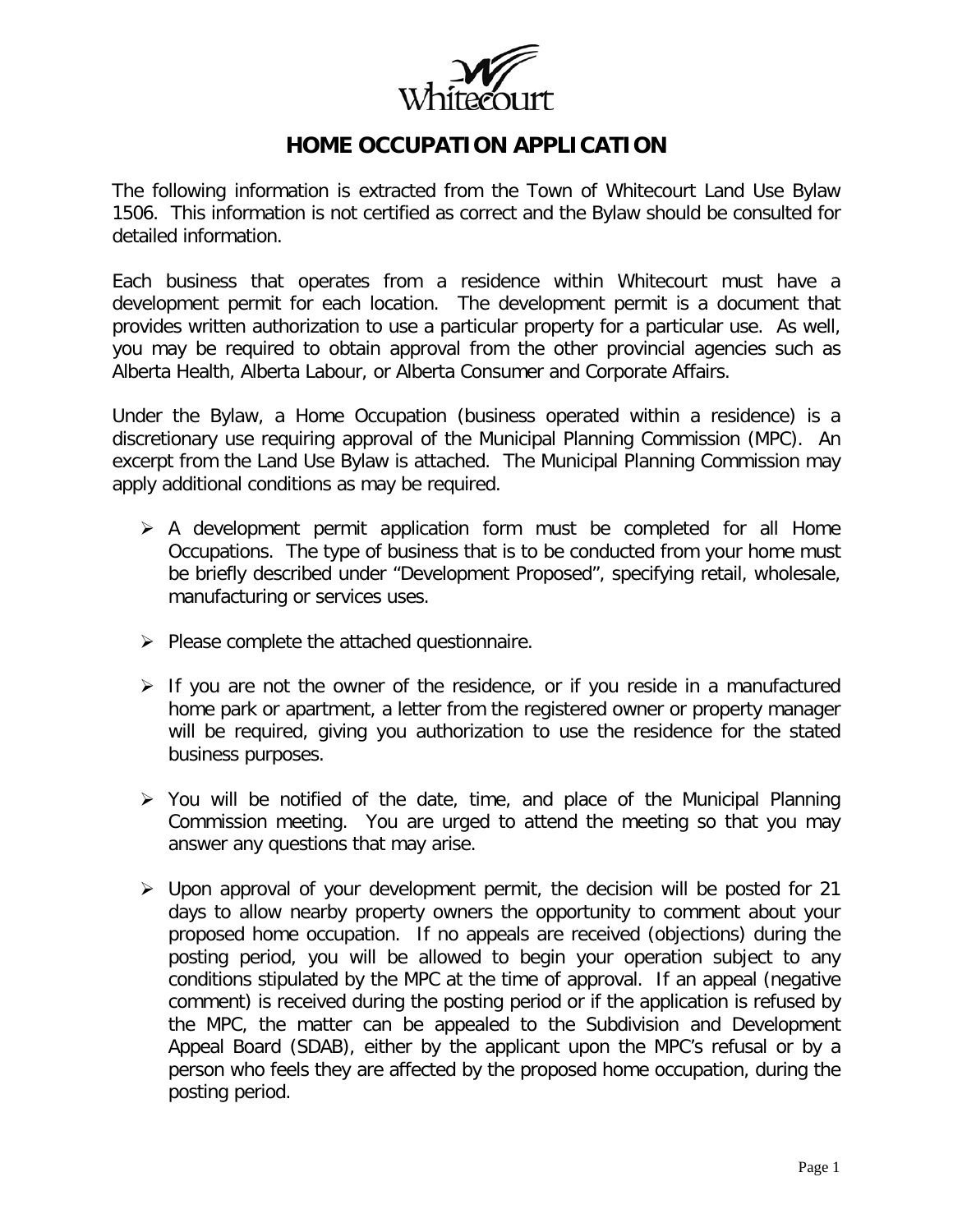

- $\triangleright$  You will be advised of the Commission's decision by letter or email.
- Development Permits are **NOT TRANSFERABLE TO ANOTHER ADDRESS**.
- $\triangleright$  Further information regarding home occupation permits can be obtained by calling the Town Office at 780-778-2273 or visiting the Town's website at [www.whitecourt.ca.](http://www.whitecourt.ca/)

### **CHECKLIST**

- $\checkmark$  Submit the development permit application form and attached questionnaire with the necessary fees.
- $\checkmark$  If you are not the owner of your residence, or if you reside in a manufactured home park or apartment, submit a letter of authorization from the property owner or property manager to use the property for business purposes.
- $\checkmark$  Attend the MPC meeting to speak for your proposal.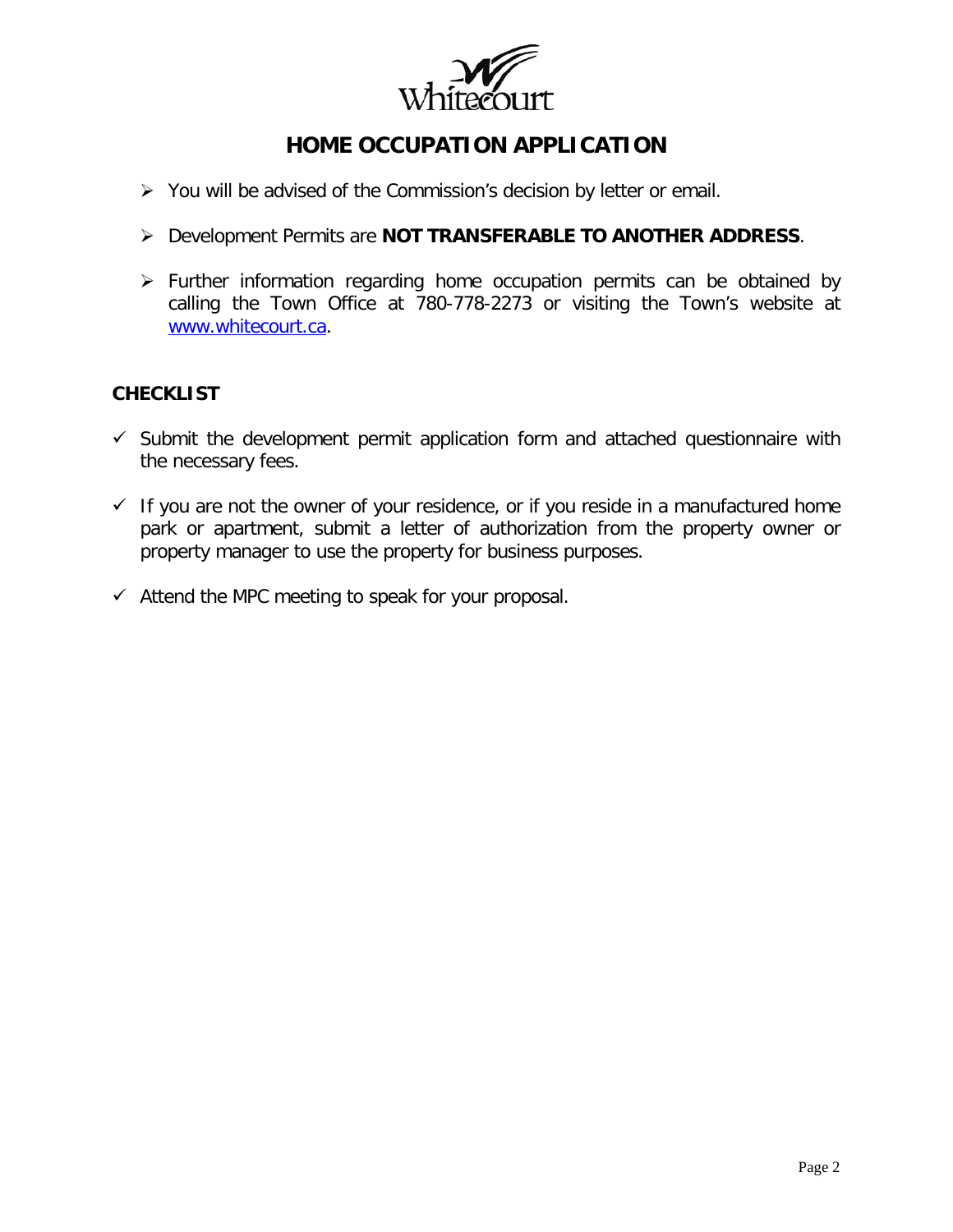

#### **SECTION 7-7 HOME OCCUPATIONS**

- 1. Home occupations that improve or do not affect the residential aspects of a community may be allowed. The following regulations and any additional requirements set by the Municipal Planning Commission shall establish the limits of nuisance which a home occupation may impose on a neighbourhood:
	- a) **Traffic** A home occupation may generate a maximum of four vehicle movements per hour, to a maximum of 16 per day, and a maximum of 80 per week. The home occupation traffic may use the laneway (if available) for up to 25% of vehicle movements.
	- b) **Vehicle** Up to one commercial vehicle used in association with a home occupation may be parked or stored on site. Such vehicle shall not contain hazardous materials or conflict with the Traffic Bylaw.
	- c) **Storage –** Any storage of materials or goods related to the operation of the home based business must be located within the principal dwelling and/or accessory building(s). No outdoor storage is permitted.
	- **d) Hazardous Materials** Hazardous materials used in the home occupation shall be used, labeled, stored and disposed of in accordance with the Workplace Hazardous Materials Information System program. The Whitecourt Fire Chief or his agent may review the storage of hazardous materials and ensure community safety as well as the safety of the occupant(s) and staff is maintained. Any area used for a home occupation shall be equipped with a smoke detector and a fire extinguisher as may be required by the Whitecourt Fire Department. Smoke, fumes, flames or intense light resulting from the home occupation shall not be detectable from beyond the property boundary.
	- e) **Waste** Any solid waste of a non-residential or household nature shall be removed to the Waste Transfer Station or site as designated by the Town. Liquid wastes generated by a home occupation shall be disposed of in a manner approved by the Town of Whitecourt.
	- f) **Advertising** The site of a home occupation may be identified by a nonilluminated sign attached to the principal building with a maximum area of  $0.3<sup>2</sup>$ .
	- g) **Employment** All residents of a home may be employed in a home occupation, with no more than one non-resident on-site employee. Other employees are permitted as long as they do not attend the site.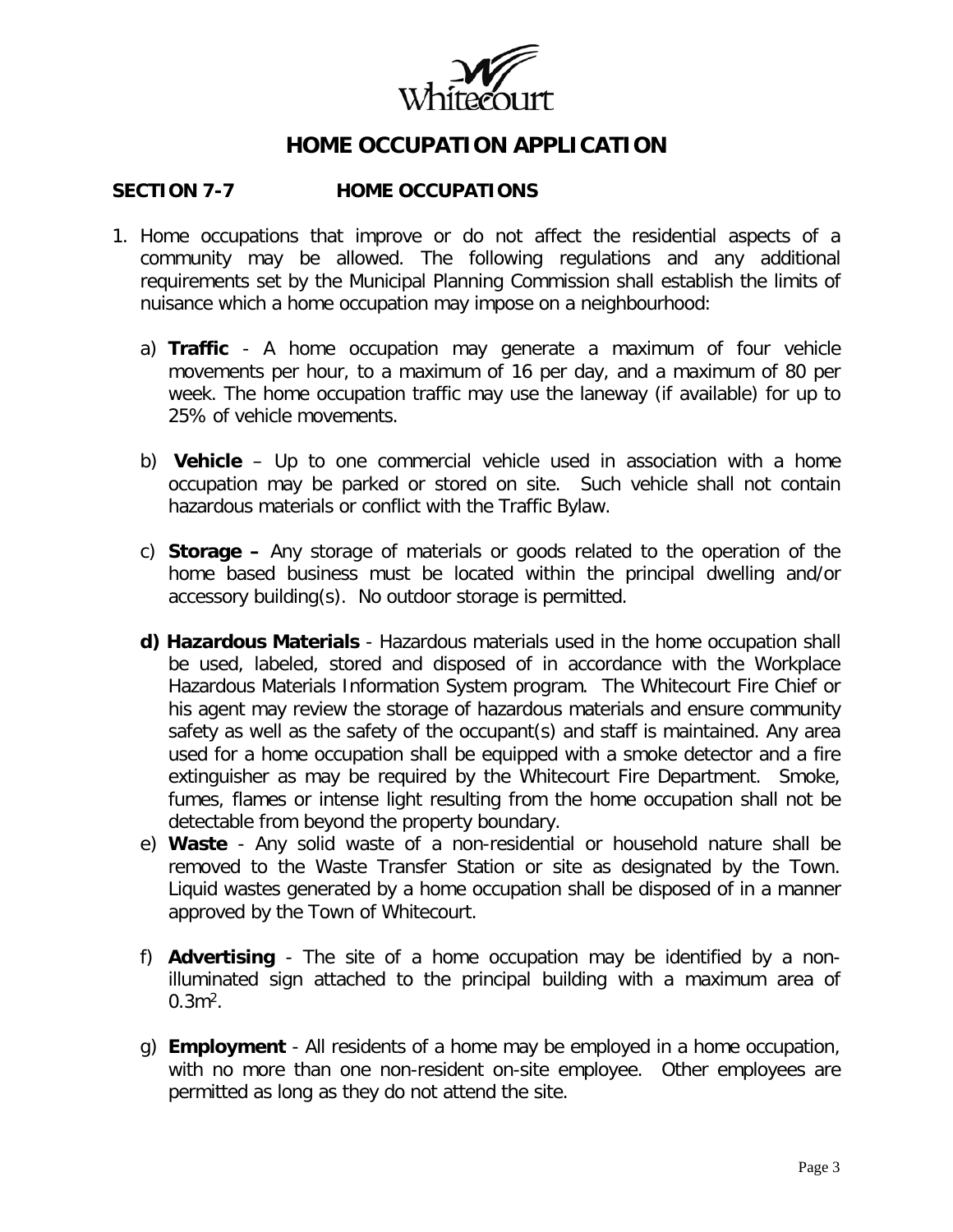

- h) **Areas of Use** A home occupation may occupy up to 20% of a residence, and 25m<sup>2</sup> of any accessory building, not including the storage of one vehicle. All activities and storage relating to the home occupation shall take place within buildings on the site, and out of view of abutting properties. Buildings, renovations, or installations shall conform to standards required of commercial properties, including engineering certification where required. Relaxations of Bylaw standards to accommodate home occupations will not be considered.
- i) **Noise** Sound levels resulting from a home occupation shall be in accordance with the limits set by provincial or municipal regulations.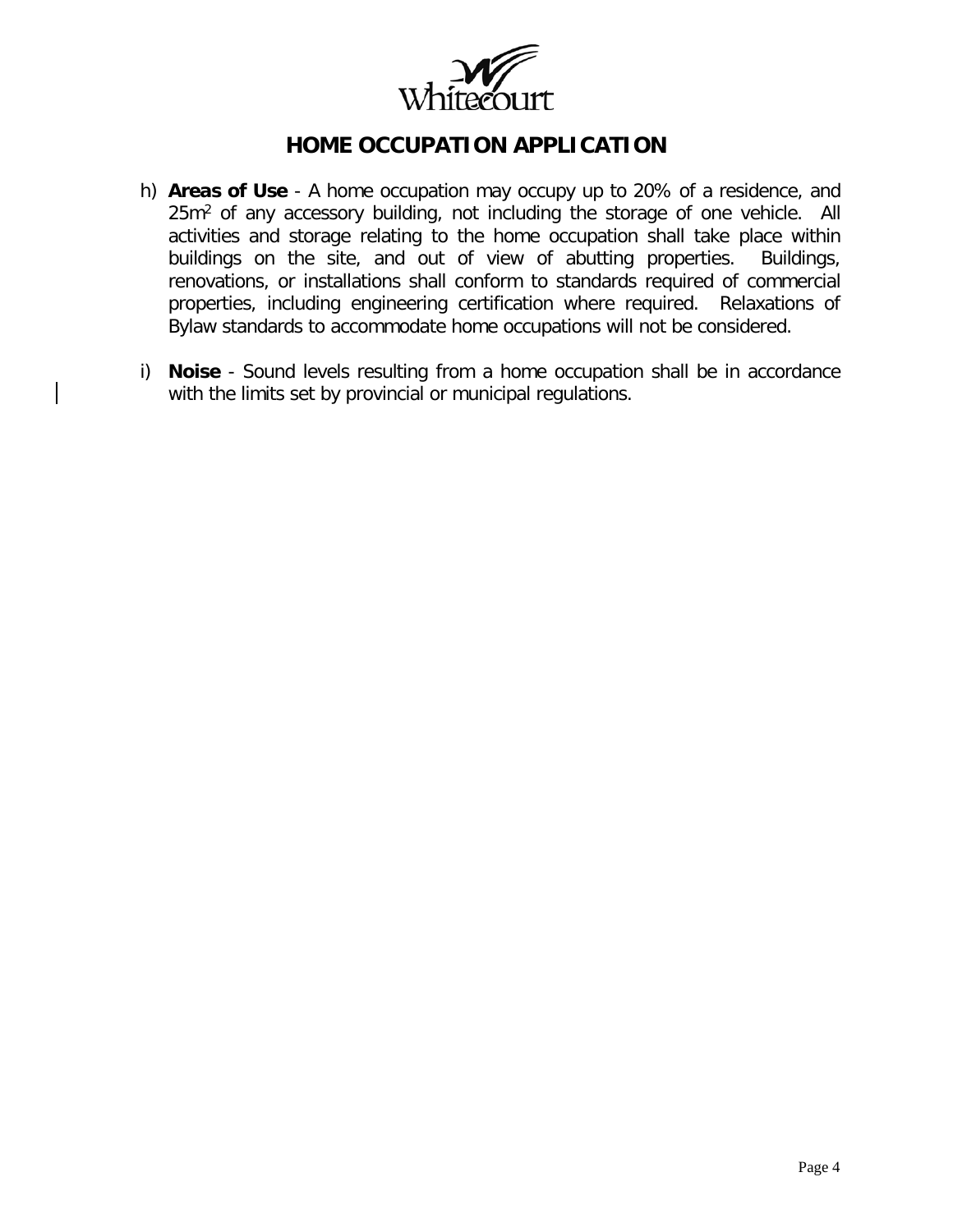

### **A. EXPLANATION**

Please write a brief explanation describing the nature and operation of your business (i.e. what goods do you sell, what service do you provide).

\_\_\_\_\_\_\_\_\_\_\_\_\_\_\_\_\_\_\_\_\_\_\_\_\_\_\_\_\_\_\_\_\_\_\_\_\_\_\_\_\_\_\_\_\_\_\_\_\_\_\_\_\_\_\_\_\_\_\_\_\_\_\_\_\_\_\_\_\_\_\_

\_\_\_\_\_\_\_\_\_\_\_\_\_\_\_\_\_\_\_\_\_\_\_\_\_\_\_\_\_\_\_\_\_\_\_\_\_\_\_\_\_\_\_\_\_\_\_\_\_\_\_\_\_\_\_\_\_\_\_\_\_\_\_\_\_\_\_\_\_\_\_

\_\_\_\_\_\_\_\_\_\_\_\_\_\_\_\_\_\_\_\_\_\_\_\_\_\_\_\_\_\_\_\_\_\_\_\_\_\_\_\_\_\_\_\_\_\_\_\_\_\_\_\_\_\_\_\_\_\_\_\_\_\_\_\_\_\_\_\_\_\_\_

\_\_\_\_\_\_\_\_\_\_\_\_\_\_\_\_\_\_\_\_\_\_\_\_\_\_\_\_\_\_\_\_\_\_\_\_\_\_\_\_\_\_\_\_\_\_\_\_\_\_\_\_\_\_\_\_\_\_\_\_\_\_\_\_\_\_\_\_\_\_\_

### **B. STORAGE OF MATERIALS/EQUIPMENT/CHEMICALS**

- 1. Are materials and/or equipment (hand tools or large equipment) used in the operation of your business? Yes\_\_\_\_\_\_\_\_ No \_\_\_\_\_\_\_\_\_\_\_
- 2. If yes, are these materials and/or equipment stored at your residence?

Yes\_\_\_\_\_\_\_ No \_\_\_\_\_\_

|  | 3. If yes, please indicate: |
|--|-----------------------------|
|  |                             |

- a) What kind they are: \_\_\_\_\_\_\_\_\_\_\_\_\_\_\_\_\_\_\_\_\_\_\_\_\_\_\_\_\_\_\_\_\_\_\_\_\_\_\_\_\_\_\_\_\_\_
- b) Where they are stored:
- c) How much is stored:
- d) How long they are stored for: \_\_\_\_\_\_\_\_\_\_\_\_\_\_\_\_\_\_\_\_\_\_\_\_\_\_\_\_\_\_\_\_\_\_\_\_\_\_
- 4. Are hazardous materials and/or chemicals used in the operation of your business?

Yes \_\_\_\_\_\_ No \_\_\_\_\_\_\_

5. If yes, do any materials or chemicals you may be using in your business have Material Safety Data Sheets (MSDS)? Yes\*\_\_\_\_\_\_\_ No\_\_\_\_\_\_\_ \*If yes, please provide copies of the MSDS sheets with your application.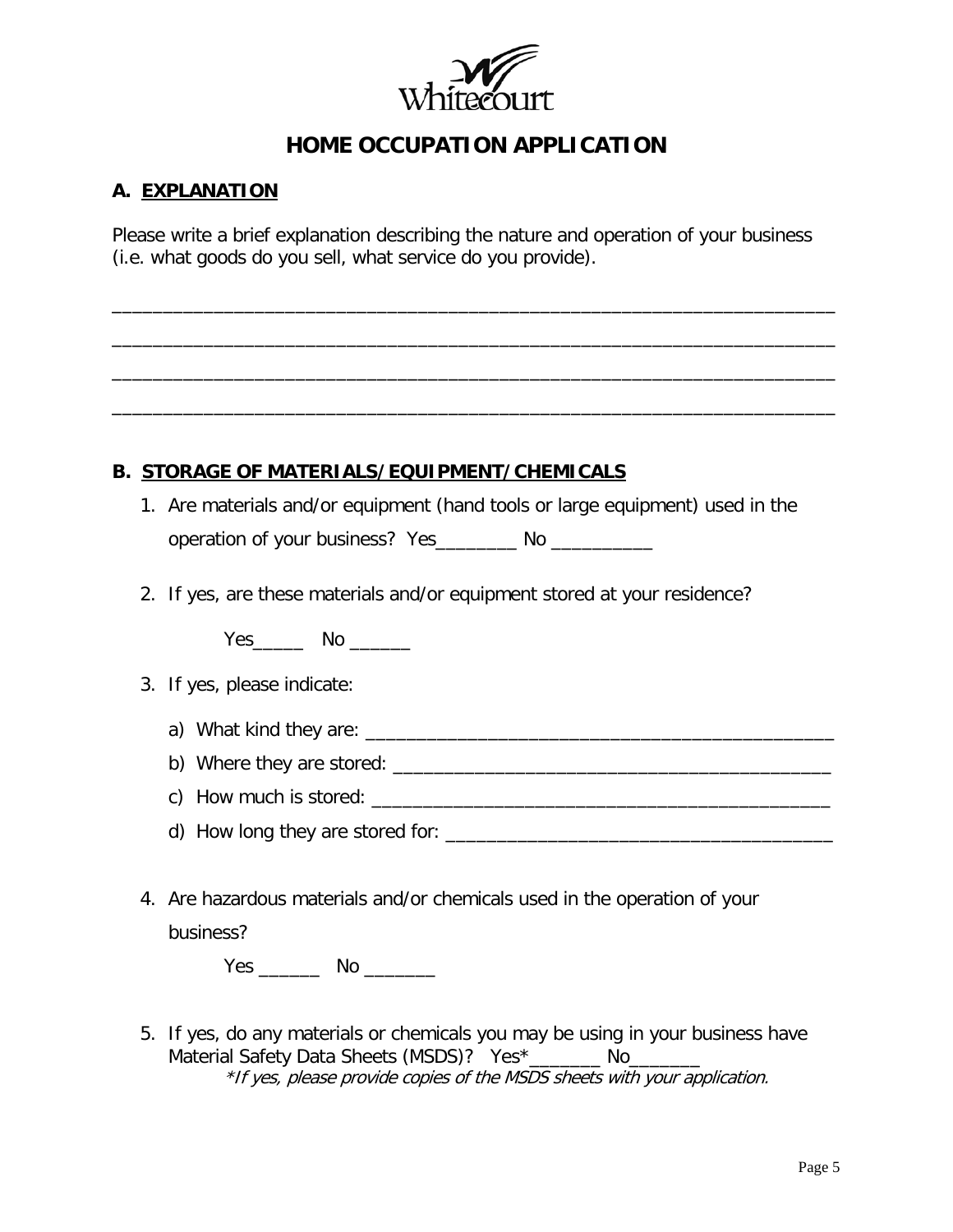

6. What volume or quantity of hazardous materials and or chemicals will be on site?

\_\_\_\_\_\_\_\_\_\_\_\_\_\_\_\_\_\_\_\_\_\_\_\_\_\_\_\_\_\_\_\_\_\_\_\_\_\_\_\_\_\_\_\_\_\_\_\_\_\_\_\_\_\_\_\_\_\_\_\_\_\_\_\_\_

7. How and where will the hazardous materials and or chemicals be stored on site? (Provide a drawing/illustration, if applicable, as a separate sheet attached to this application.) \_\_\_\_\_\_\_\_\_\_\_\_\_\_\_\_\_\_\_\_\_\_\_\_\_\_\_\_\_\_\_\_\_\_\_\_\_\_\_\_\_\_\_\_\_\_\_\_\_\_\_\_\_

\_\_\_\_\_\_\_\_\_\_\_\_\_\_\_\_\_\_\_\_\_\_\_\_\_\_\_\_\_\_\_\_\_\_\_\_\_\_\_\_\_\_\_\_\_\_\_\_\_\_\_\_\_\_\_\_\_\_\_\_\_\_\_\_\_

#### **C. OFF RESIDENCE JOB SITE**

- 1. Does your business involve providing goods or services at a job site(s) away from your residence (example: carpet cleaning, home renovations).
	- Yes \_\_\_\_\_\_\_\_\_\_\_\_ No \_\_\_\_\_\_\_\_\_\_\_\_
- 2. If yes, are materials delivered directly to the job site?
	- Yes \_\_\_\_\_\_\_\_\_ No \_\_\_\_\_\_\_\_\_\_\_\_
- 3. If no, where are they delivered first? \_\_\_\_\_\_\_\_\_\_\_\_\_\_\_\_\_\_\_\_\_\_\_\_\_\_\_\_\_\_\_\_\_\_\_

#### **D. VEHICLES**

- 1. Do you use a vehicle(s) in the operation of your business?
	- Yes \_\_\_\_\_\_\_\_\_ No \_\_\_\_\_\_\_\_\_\_\_\_
- 2. If yes, what kind of vehicle(s) and where is it (they) parked? \_\_\_\_\_\_\_\_\_\_\_\_\_\_

\_\_\_\_\_\_\_\_\_\_\_\_\_\_\_\_\_\_\_\_\_\_\_\_\_\_\_\_\_\_\_\_\_\_\_\_\_\_\_\_\_\_\_\_\_\_\_\_\_\_\_\_\_\_\_\_\_\_\_\_\_\_\_\_\_

\_\_\_\_\_\_\_\_\_\_\_\_\_\_\_\_\_\_\_\_\_\_\_\_\_\_\_\_\_\_\_\_\_\_\_\_\_\_\_\_\_\_\_\_\_\_\_\_\_\_\_\_\_\_\_\_\_\_\_\_\_\_\_\_\_

3. If the vehicle used is a truck, how much does it weigh? \_\_\_\_\_\_\_\_\_\_\_\_\_\_\_\_\_\_\_\_\_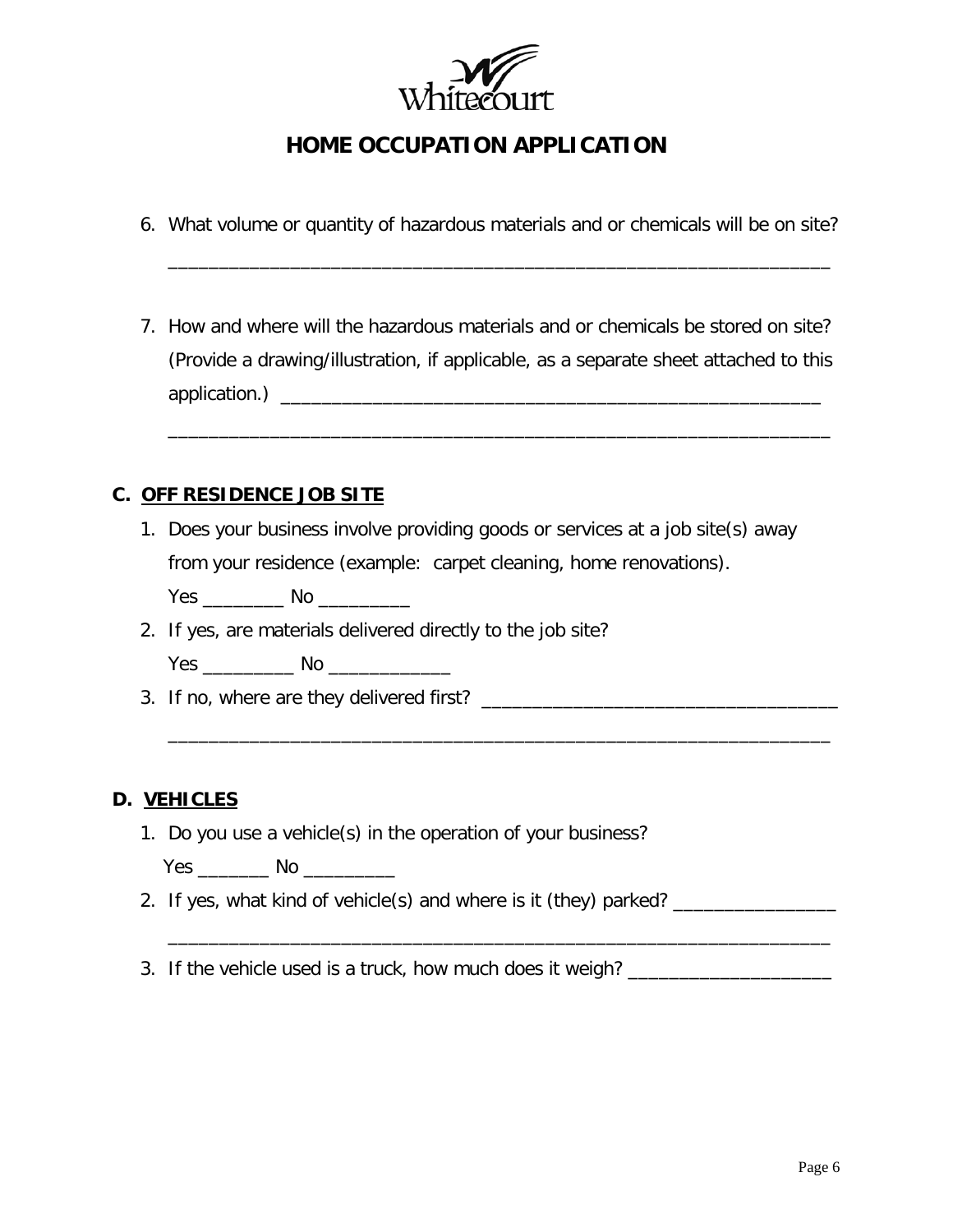

### **E. CLIENTS AND CUSTOMERS**

1. Do you have clients or customers coming to your residence?

Yes No No District No No District No. 1996.

2. If yes, on what days or during which hours do they come to your residence?

\_\_\_\_\_\_\_\_\_\_\_\_\_\_\_\_\_\_\_\_\_\_\_\_\_\_\_\_\_\_\_\_\_\_\_\_\_\_\_\_\_\_\_\_\_\_\_\_\_\_\_\_\_\_\_\_\_\_\_\_\_\_\_\_\_

\_\_\_\_\_\_\_\_\_\_\_\_\_\_\_\_\_\_\_\_\_\_\_\_\_\_\_\_\_\_\_\_\_\_\_\_\_\_\_\_\_\_\_\_\_\_\_\_\_\_\_\_\_\_\_\_\_\_\_\_\_\_\_\_\_

\_\_\_\_\_\_\_\_\_\_\_\_\_\_\_\_\_\_\_\_\_\_\_\_\_\_\_\_\_\_\_\_\_\_\_\_\_\_\_\_\_\_\_\_\_\_\_\_\_\_\_\_\_\_\_\_\_\_\_\_\_\_\_\_\_

\_\_\_\_\_\_\_\_\_\_\_\_\_\_\_\_\_\_\_\_\_\_\_\_\_\_\_\_\_\_\_\_\_\_\_\_\_\_\_\_\_\_\_\_\_\_\_\_\_\_\_\_\_\_\_\_\_\_\_\_\_\_\_\_\_

- 3. How many clients or customers come to your residence during an average week)? \_\_\_\_\_\_\_\_\_\_\_\_\_\_\_\_\_\_\_\_\_\_\_\_\_\_\_\_\_\_\_\_\_\_\_\_\_\_\_\_\_\_\_\_\_\_\_\_\_\_\_\_\_\_\_\_\_\_
- 4. How many clients or customers would be at your residence at one time?
- 5. While at your residence, where do your clients or customers park? \_\_\_\_\_\_\_\_\_\_\_

### **F. ADVERTISING**

1. How do you advertise your business? \_\_\_\_\_\_\_\_\_\_\_\_\_\_\_\_\_\_\_\_\_\_\_\_\_\_\_\_\_\_\_\_\_\_

### **G. EMPLOYEES**

- 1. Are you the sole employee of the business? Yes \_\_\_\_\_\_\_\_\_ No \_\_\_\_\_\_\_\_\_\_\_
- 2. If no, do any other employees of the business work at your residence? Yes \_\_\_\_ No \_\_\_
- 3. If yes, how many employees work at your residence? \_\_\_\_\_\_\_\_\_\_\_\_\_\_\_\_\_\_\_\_\_\_\_\_\_\_